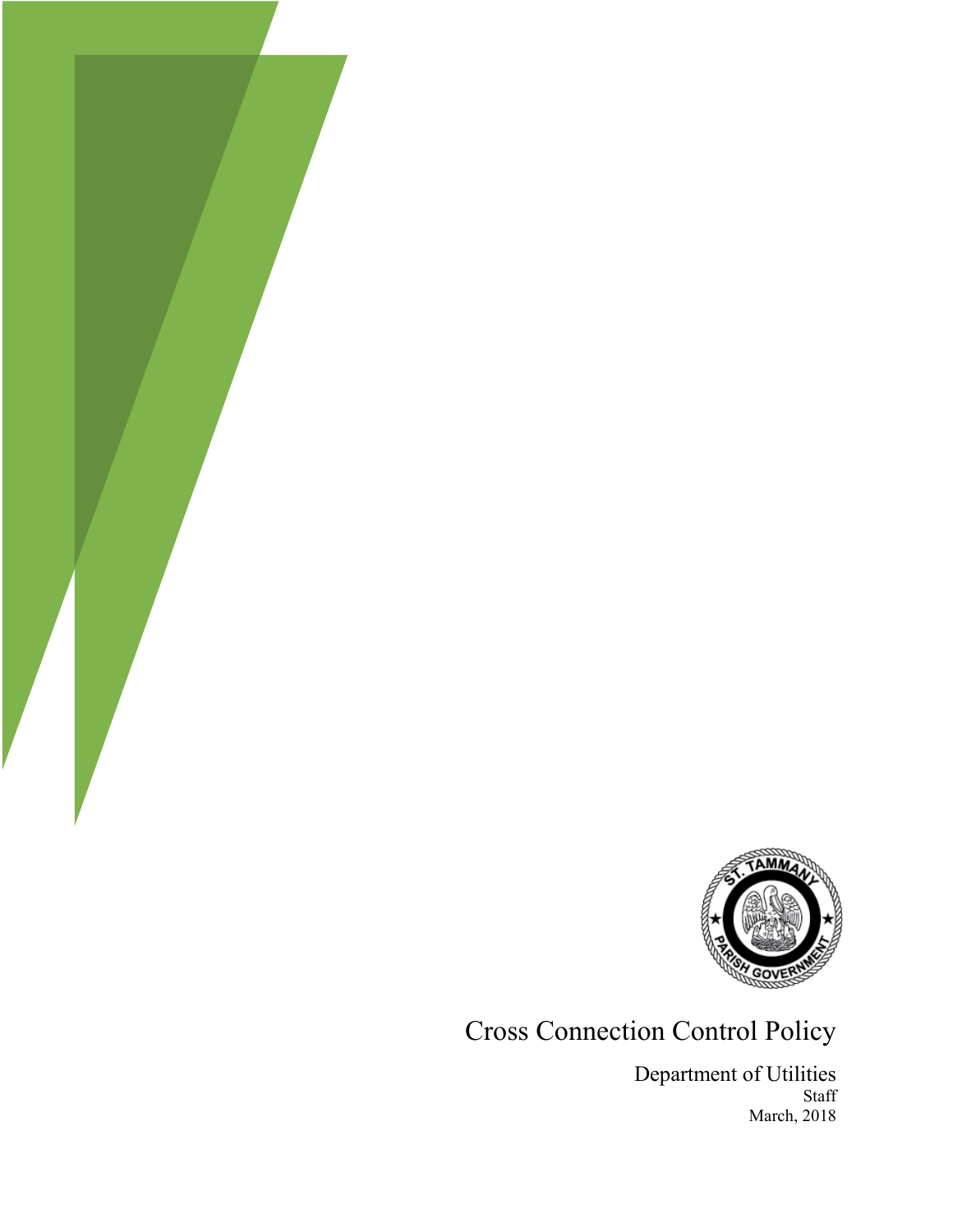#### **I. Program Authority**

**Responsibility of the User:** The Louisiana State Uniform Construction Code (LSUCC) and the 2015 International Plumbing Code state that the customer who operates one of the categories of facilities listed in their code, requiring a backflow prevention device, is responsible for installing and inspecting the device. Section 608.18 of the Code states "Backflow prevention methods or devices shall be utilized as directed by the water supplier or code official to isolate specific water supply system customers from the water supply system's mains when such action is deemed necessary to protect the water supply system against potential contamination caused by backflow of water from that part of the water system owned and maintained by the customer".

**Responsibility of the Public Water System:** However, it should also be noted that the Louisiana Administrative Code, LAC 51:XII.344.B states:

*"Protection of Water Supply/Containment Practices…In order to protect its water supply from potential contamination, each water supplier shall develop and implement a written backflow prevention plan outlining the policies and procedures it will use to verify that its customers comply with mandatory containment practices…"* 

The Public Water Supplier (Department of Utilities) can be cited for a violation if its customers with backflow prevention devices do not maintain the proper certifications and inspections for the devices. Department of Utilities is ultimately responsible for the quality and safety of the water supplied to our customers. The Public Water Supplier acts as the first level of oversight for the backflow protection program, and may be penalized if its customers do not obtain the proper certifications and inspections.

See Appendix A of this document for a full copy of the Louisiana State Uniform Construction Code (LSUCC) and the 2015 International Plumbing Code (Backflow/Cross-Connection Control Requirements) and the Louisiana Department of Health, Office of Public Health declaration of emergency LAC 51.Part XII. Chapter 3. 344 and 346.

See Appendix B of this document for a list of community water systems owned and/or operated by Department of Utilities.

**Regulation:** The Federal government has promulgated safe drinking water standards within the Safe Drinking Water Act (SDWA) and the National Primary Drinking Water Regulations (NPDWR). The NPDWR delegates the authority to administer safe drinking water standards to the states if the state's safe drinking water program is at least as stringent as the federal requirements. The state of Louisiana has established a regulatory scheme at least as stringent as the federal guidelines and has had primacy in regulating drinking water in the state of Louisiana since 1977. The Louisiana Department of Health (LDH) has been delegated the authority to establish regulations by the Louisiana State Legislature via La Revised Statute 40.5. The Louisiana State Uniform Construction Code (LSUCC) and the 2015 International Plumbing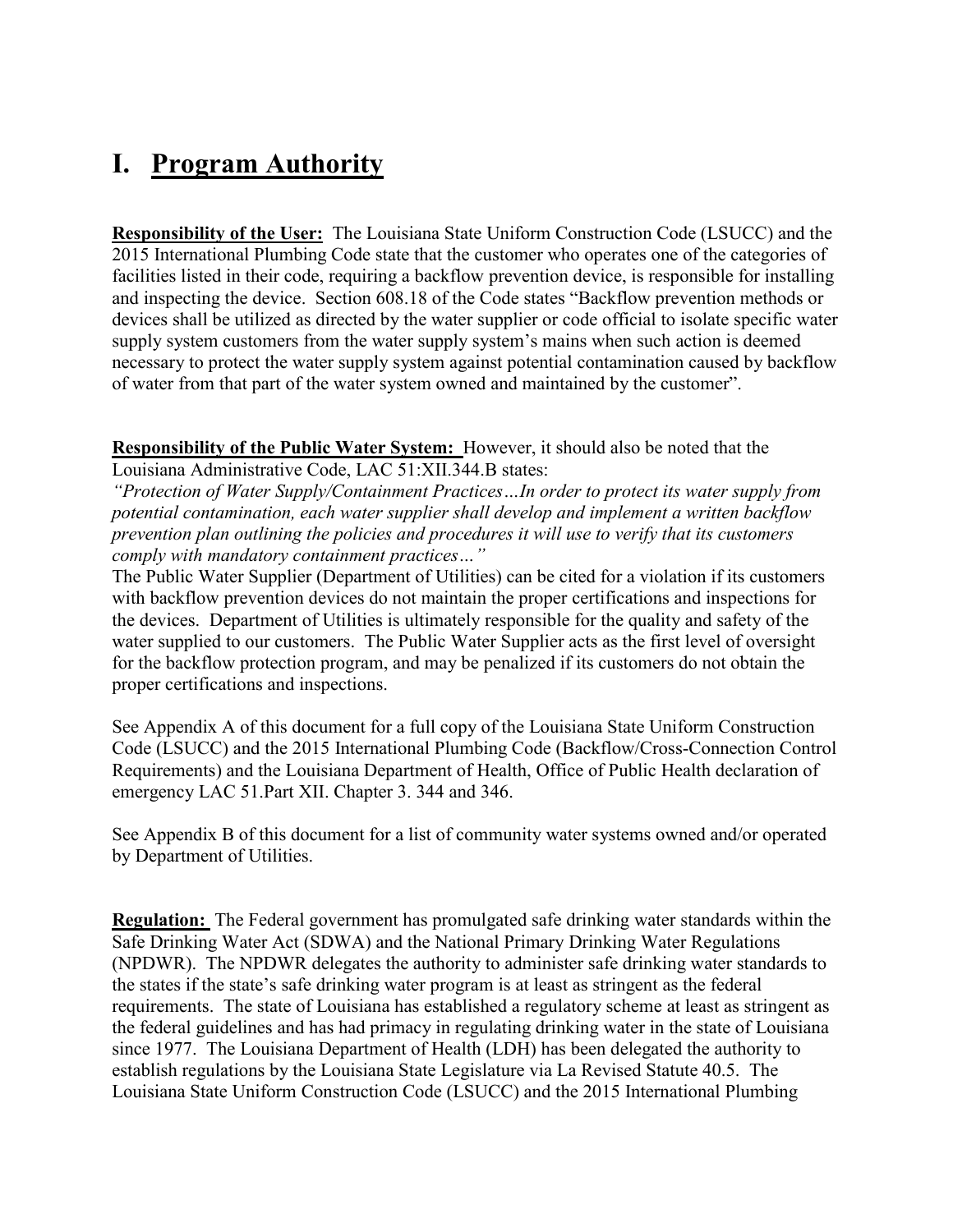Code, which are adopted by the Louisiana State Sanitary Code, contain the regulations that specifically address backflow prevention and the installation, certification, and inspection of backflow prevention devices (BFPD). Applicable sections are attached to this policy.

#### **II. Program Summary**

- Different facilities require different levels of backflow prevention devices in accordance with LSUCC Table 608.18.1 (see attached). It is the customers' responsibility to install any backflow prevention devices properly on their side of the water meter.
- The 'person in control of the device' is responsible for the certification and inspection of the backflow prevention device. This means that backflow prevention devices on the customer side of the water meter are the responsibility of the customer and backflow prevention devices located on the supplier side of the water meter are the responsibility of Department of Utilities.
- State certified plumbers with a Water Supply Protection Specialist (WSPS) endorsement are certified to perform the installation and inspection of backflow prevention devices. A non-state certified plumber can be certified to perform scheduled inspections if he/she holds a testing certificate from a nationally recognized backflow certification organization approved by the state health officer.
- Back Flow Prevention Devices are required by the LSUCC to be inspected: upon installation; when cleaned, repaired or overhauled; when relocated; annually; and as required by the Plumbing Official or water supplier.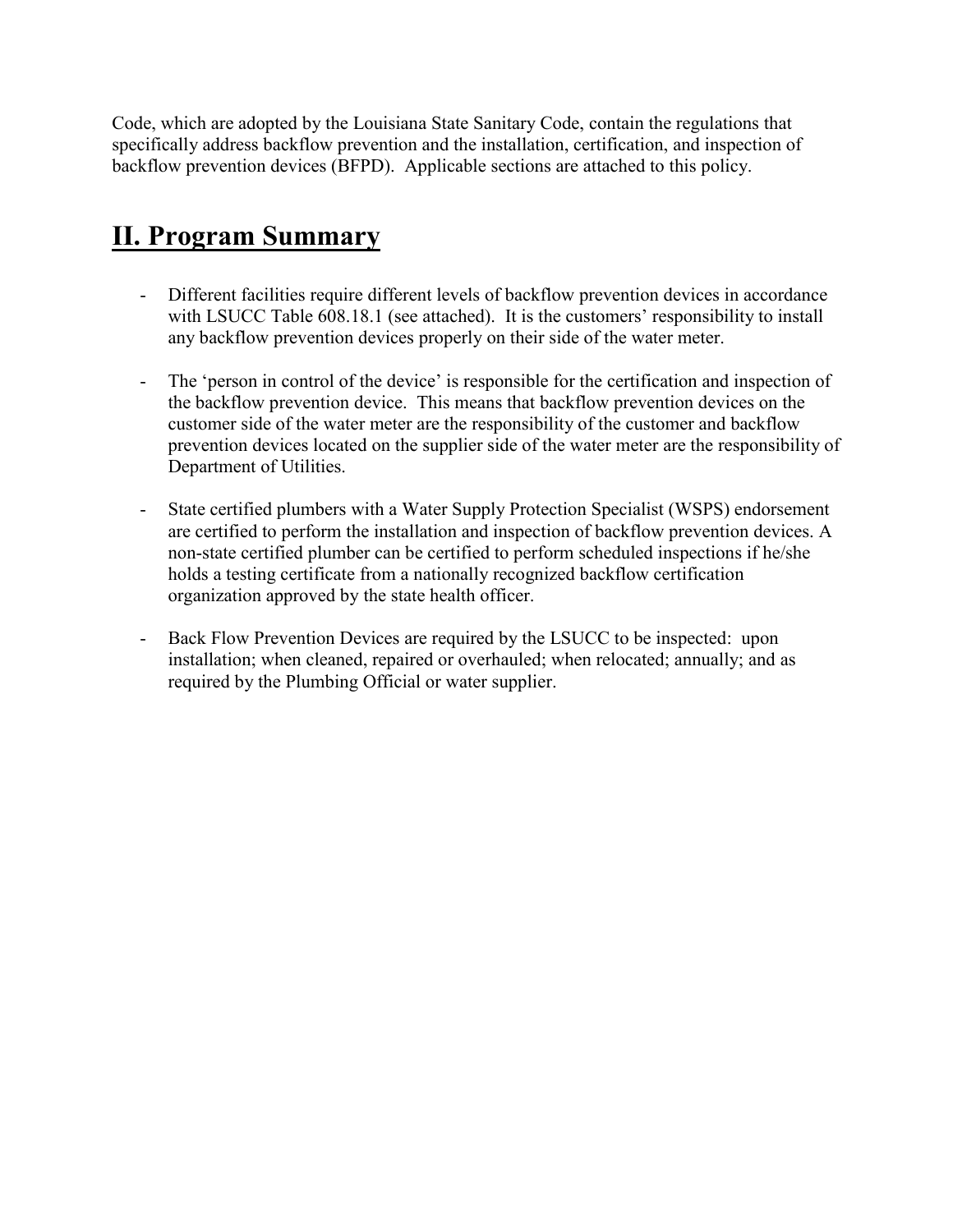#### **III. Certification & Inspection Requirements**

-The Louisiana State Uniform Construction Code (LSUCC) and the 2015 International Plumbing Code 312.10.1 'Inspections' states:

"*Annual inspections shall be made of all backflow prevention assemblies, barometric loops and air gaps to determine whether they are operable, properly installed and maintained, and meet testing/code requirements. Inspections of backflow prevention devices including barometric loops and air gaps used to protect high degree of hazard cross connections shall be documented in writing and the report provided to the owner of the backflow prevention device (BFPD).*

-The Louisiana State Uniform Construction Code (LSUCC) and the 2015 International Plumbing Code 312.10.2 '' states:

*Reduced pressure principal, double check, pressure vacuum breaker, reduced pressure detector fire protection, double check detector fire protection, and spill-resistant vacuum breaker backflow preventer assemblies shall be tested at the time of installation, immediately after repairs or relocation and at least annually. The testing procedure shall be performed in accordance with standards (see Code for standards required to be utilized).*

#### **Additional Requirements:**

- The BFPD's listed above are required to be field tested during the following times: upon installation; when cleaned, repaired, or overhauled; when relocated; annually; as required by the Plumbing Official or the water supplier.
- Any backflow preventer listed above which is found defective shall be repaired by a duly authorized WSPS licensed by the Louisiana State Plumbing Board pursuant to LSA – R.S. 37: 1361 *et seq* and its implementing regulations or, for those BFPD's located on public property or otherwise under the complete control of the water supplier, by a Backflow Prevention Assembly Repairer who meets ASSE 5030 Professional Qualification Standard or other individuals found acceptable to the water supplier.
- It is the duty of the owner of the BFPD to see that these tests are made in a timely manner in accord with the frequency of field testing specified in the LSPC. The owner is required to notify the Plumbing Official and/or water supplier in advance when the tests are to be undertaken so that the Plumbing Official and/or water supplier may witness the tests if so desired. And all tests, repairs, overhauls or replacements shall be at the expense of the owner of the backflow preventer. (2015 International Plumbing Code 312.10.3))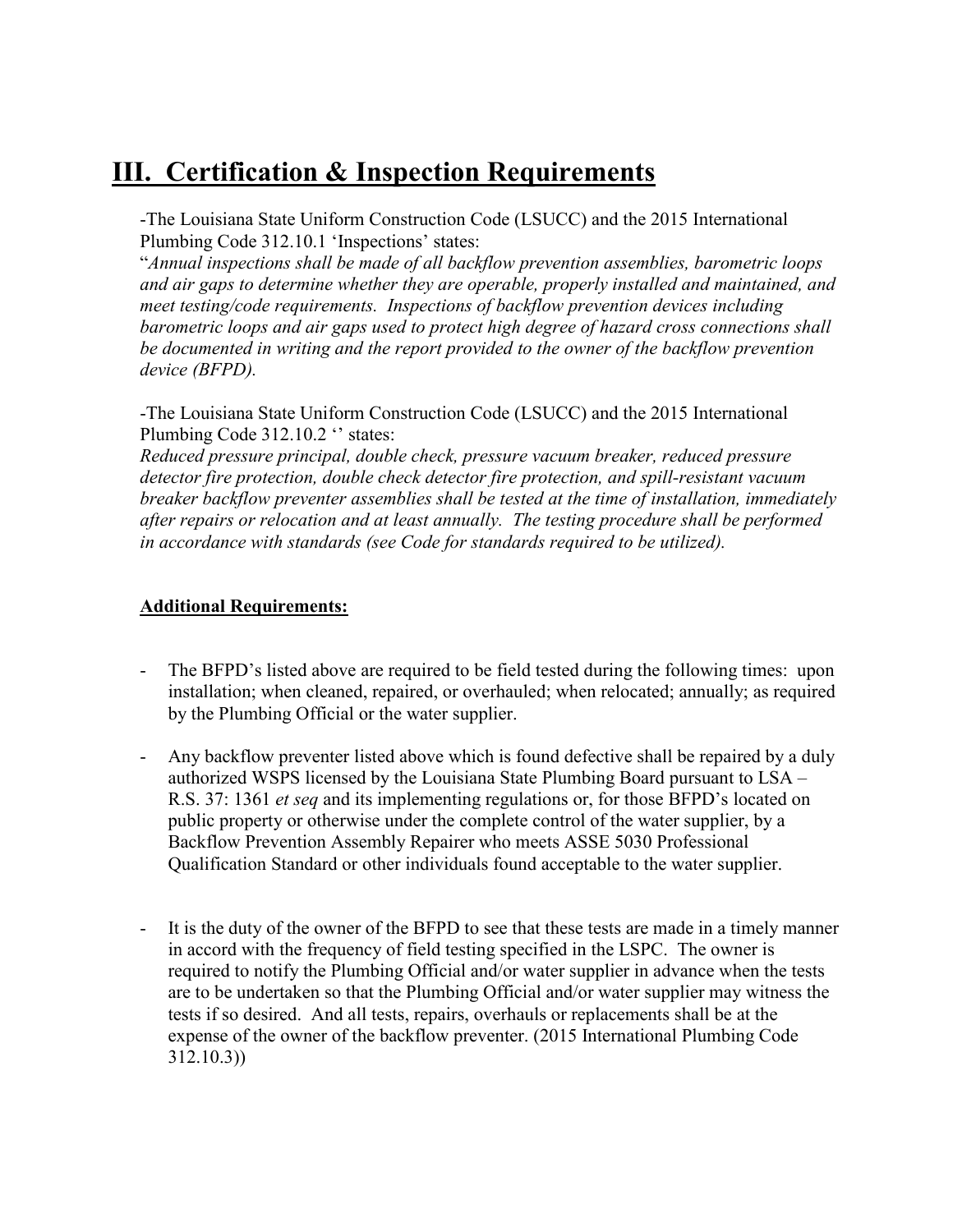- The LSPC also establishes record keeping requirements that all records of such tests, repairs, overhauls or replacements shall be kept by the owner of the backflow preventer for at least five years, and upon request, shall be made available to the Plumbing Official, water supplier, and/or the State Health Officer.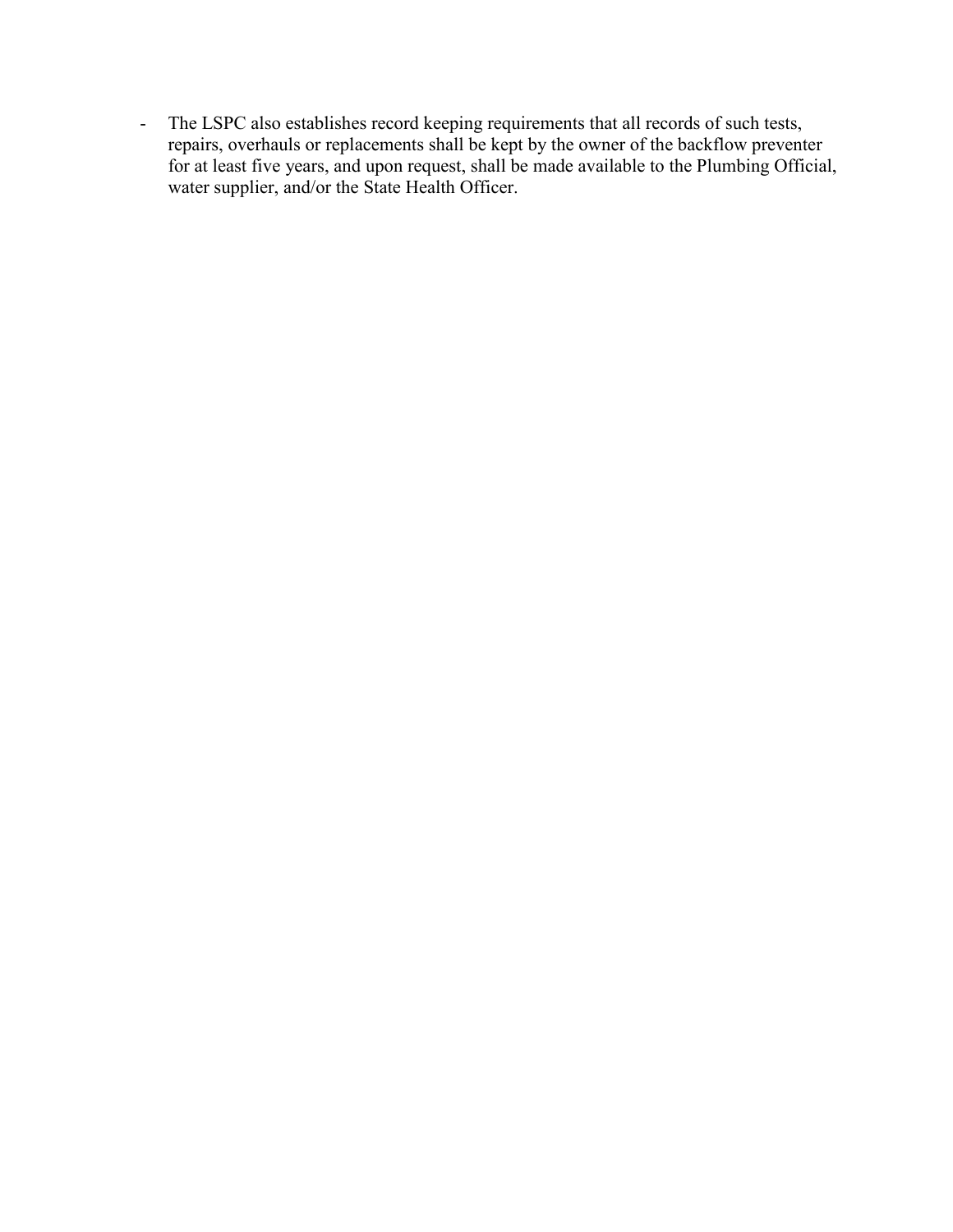# **APPENDIX A:**

### Louisiana State Uniform Construction Code (LSUCC)

### 2015 International Plumbing Code

# LAC 51.Part XII. Chapter 3. 344 and 346

<http://dhh.louisiana.gov/index.cfm/page/549/n/281>